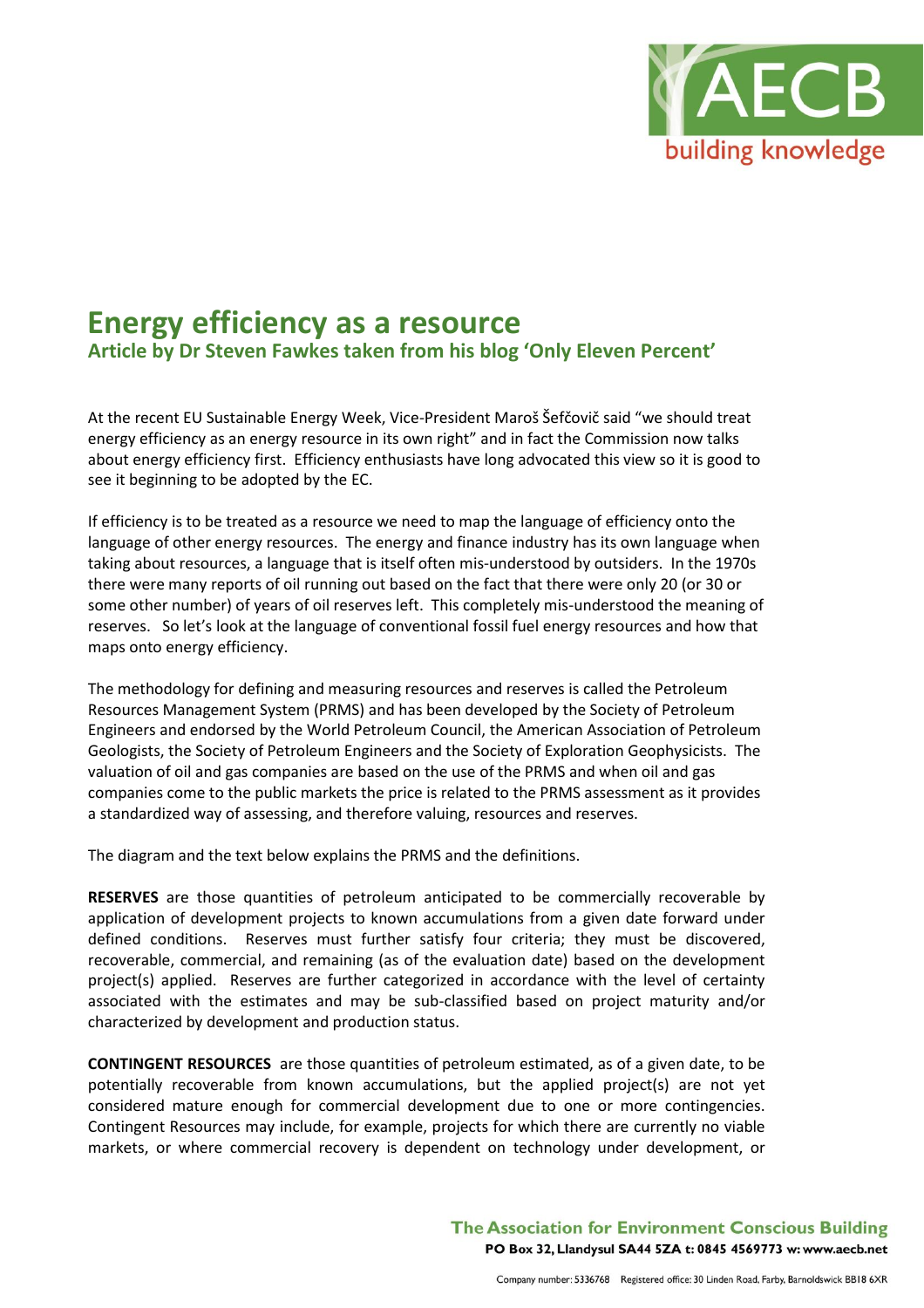

where evaluation of the accumulation is insufficient to clearly assess commerciality. Resources are further categorized in accordance with the level of certainty associated with the estimates and may be sub-classified based on project maturity and/or characterized by their economic status. Note that for resources to be classified as Contingent Resources they must be discovered.





After: Petroleum Resources Management System (PRMS), March 2007, prepared by Oil and Gas Reserves Committee of the SPE, sponsored by WPC, AAPG, SPEE

**UNDISCOVERED PETROLEUM INITIALLY-IN-PLACE** is that quantity of petroleum estimated, as of a given date, to be contained within accumulations yet to be discovered.

**PROSPECTIVE RESOURCES** are those quantities of petroleum estimated, as of a given date, to be potentially recoverable from undiscovered accumulations by application of future development projects. Prospective resources have both an associated chance of discovery and a chance of development. Prospective resources are further subdivided in accordance with the level of certainty associated with recoverable estimates assuming their discovery and development and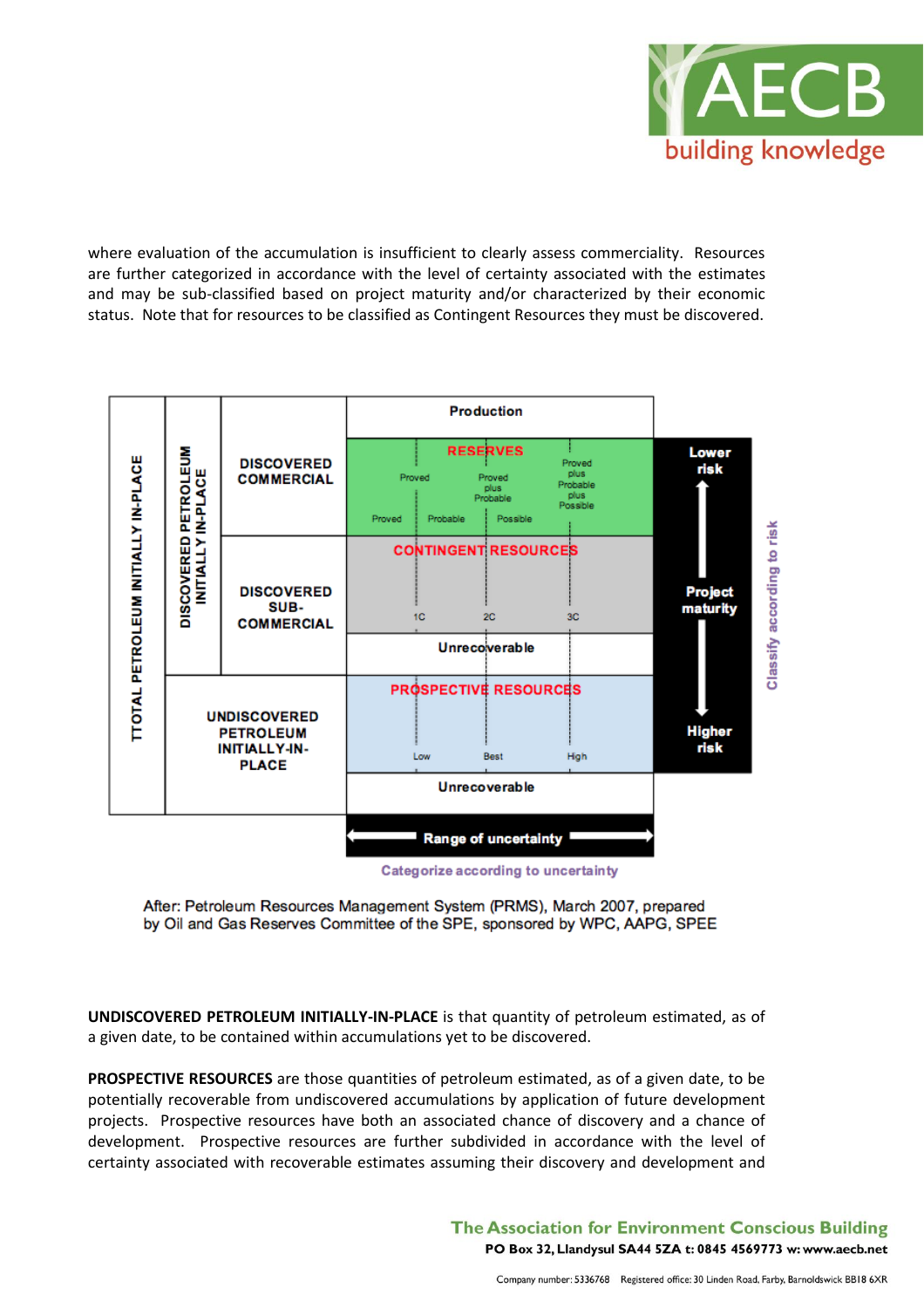

may be sub-classified based on project maturity. Prospective Resources can be sub-classified as Prospects, Leads and Plays as follows:

- Prospect: A potential accumulation that is sufficiently well defined to represent a viable drilling target.
- Lead: A potential accumulation that is currently poorly defined and requires more data acquisition and/or evaluation in order to be classified as a prospect.
- Play: A prospective trend of potential prospects, but which requires more data acquisition and/or evaluation in order to define specific leads or prospects.

**UNRECOVERABLE** is that portion of Discovered or Undiscovered Petroleum Initially-in-Place quantities which is estimated, as of a given date, not to be recoverable by future development projects. A portion of these quantities may become recoverable in the future as commercial circumstances change or technological developments occur; the remaining portion may never be recovered due to physical/chemical constraints represented by subsurface interaction of fluids and reservoir rocks.

## **Determination of Commerciality**

Discovered recoverable volumes (Contingent Resources) may be considered commercially producible, and thus Reserves, if the entity claiming commerciality has demonstrated firm intention to proceed with development and such intention is based upon all of the following criteria:

- evidence to support a reasonable timetable for development.
- a reasonable assessment of the future economics of such development projects meeting defined investment and operating criteria.
- a reasonable expectation that there will be a market for all or at least the expected sales quantities of production required to justify development.
- evidence that the necessary production and transportation facilities are available or can be made available.
- evidence that legal, contractual, environmental and other social and economic concerns will allow for the actual implementation of the recovery project being evaluated.

To be included in the Reserves class, a project must be sufficiently defined to establish its commercial viability. There must be a reasonable expectation that all required internal and external approvals will be forthcoming, and there is evidence of firm intention to proceed with development within a reasonable timeframe. While 5 years is recommended as a benchmark, a longer time frame could be applied where, for example, development of economic projects are deferred at the option of the producer for, among other things, market-related reasons, or to meet contractual or strategic objectives. In all cases the justification for classification as Reserves should be clearly documents.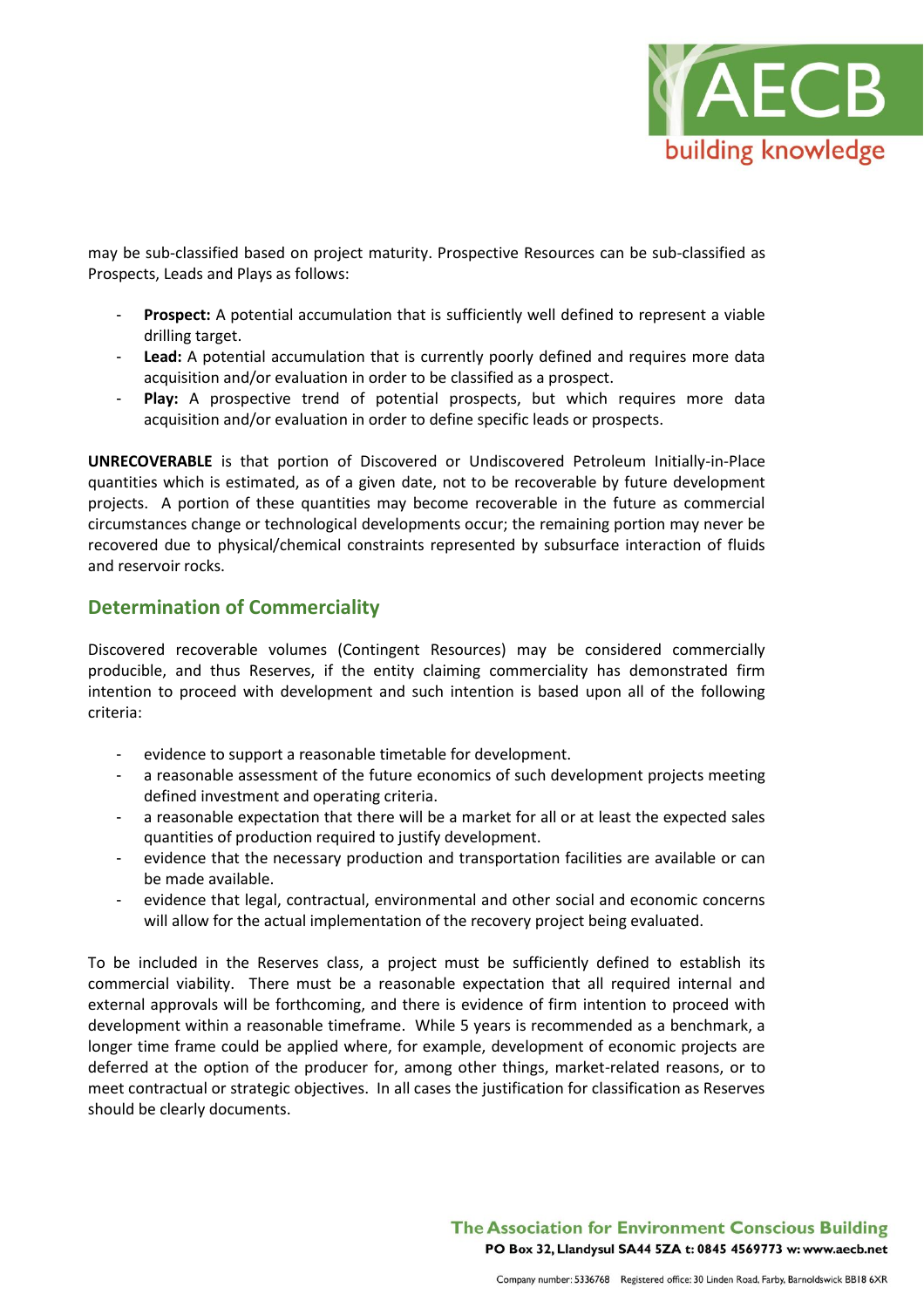

## **The energy efficiency analogues**

So, having explained the PRMS, what are the equivalents in energy efficiency and how do we need to change the language so that we can think of efficiency as a resource?

Clearly assets in Production are efficiency projects that have been implemented and working. Like oil fields actual production (of "negawatt hours") will vary from the initial design estimates, this variation can be down to errors of designs (technical performance) and variations in other factors e.g. occupancy patterns in a building. The economic performance will of course be affected by the price of energy that is being "saved" which will almost certainly vary during the project lifetime, just like the price of oil varies during the production lifetime of an oil field. In both cases the only certainty is that the actual output and actual economic performance will be different to that estimated in the investment case.

*Energy efficiency reserves*, using the PRMS criteria of being discovered, recoverable, commercial and remaining, are those projects that have been identified in some process (probably involving an energy audit), can be implemented practically, are commercial according to the investor's criteria and are as yet not implemented. The level of uncertainty addressed in the PRMS fits nicely with the difference between a regular energy audit or survey and an Investment Grade Audit (IGA). IGAs typically include fixed prices and a financing plan. (An IGA can be level II or III in ASHRAE or Type 3 under ISO50002.)

Also of course an audit of either type, a simple audit or an IGA, can find projects that are subcommercial i.e. Contingent Resources. One of the definitions of sub-commercial is projects for which there are "currently no viable markets" – there actually isn't a market for energy efficiency although we can envisage a situation where there could be, similar to the market for demand response. Creating such a market would require the appropriate regulatory framework. The other criteria is "where commercial recovery is dependent on technology under development", in energy efficiency there are projects that are dependent on emerging technology and assumptions about its timing and/or costs and benefits. The third criteria is "where evaluation of the accumulation is insufficient to clearly assess commerciality", i.e. the level of uncertainty is too high due to a lack of information. This may be a project identified by an audit but where there is still uncertainty over costs and savings, uncertainty that can be reduced by further measurement and analysis or cost determination, or external, contextual uncertainties e.g. uncertainty about the future ownership or occupancy of a building.

Over the last forty years there have been numerous studies of the potential for energy efficiency. One problem with these studies is the definition of economic, what is economic is defined by the investor and will vary from investor to investor. They also often cover the equivalent of Reserves, Contingent Resources, Undiscovered, Prospective Resources and Unrecoverable without breaking the potential down. The size of the Unrecoverable energy efficiency is driven by the technological frontiers with the upper limit set by the laws of thermodynamics.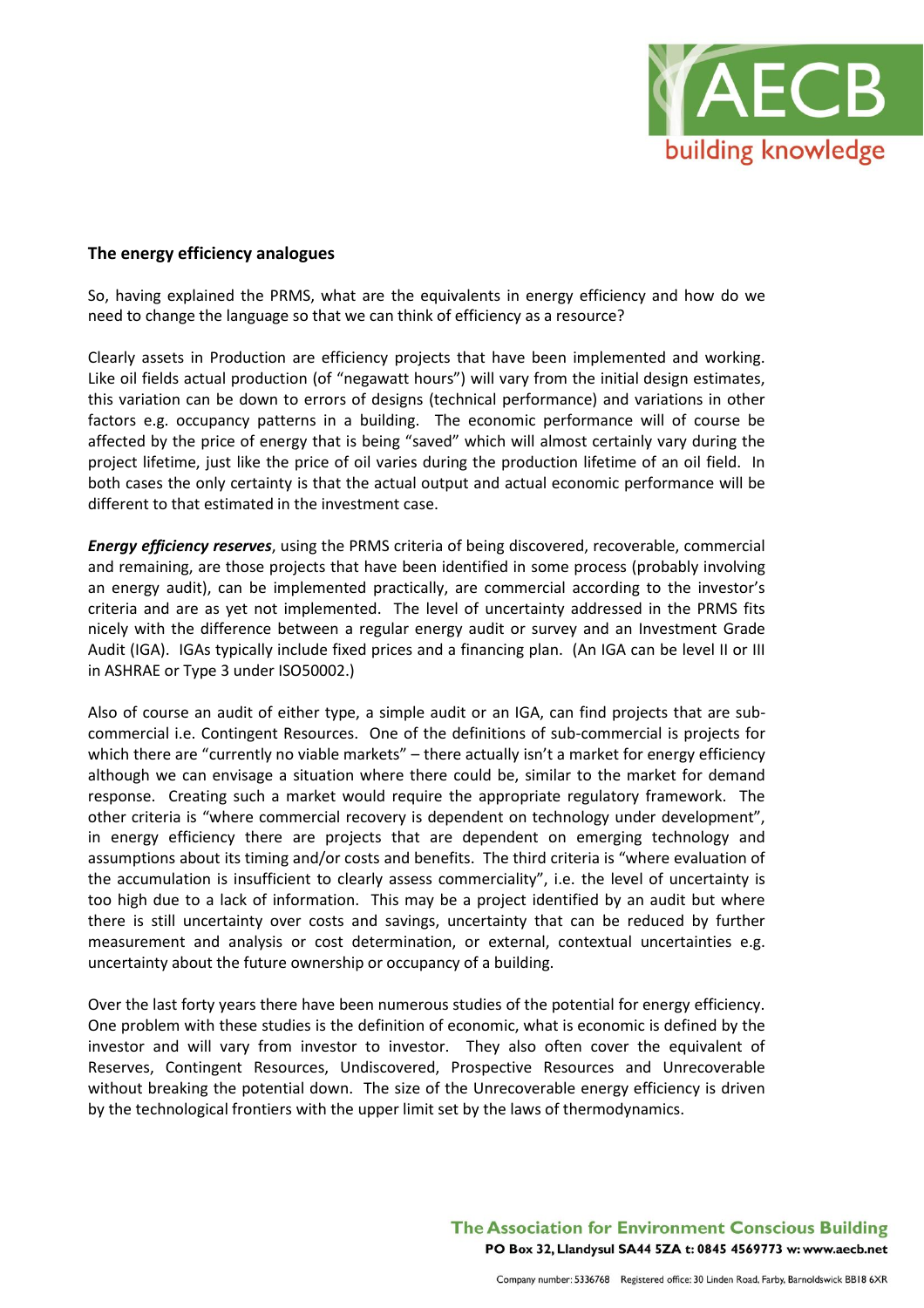

It is often said that one of the problems with energy efficiency is that it is invisible. This is true, but let's not forget that oil and gas resources and reserves are also invisible, it is only the tools of geology and seismic studies – which are increasingly sophisticated – which allows us to "see" those resources. In energy efficiency it is tools like benchmarking and energy audits that allow us to see the resource.



**Categorize according to uncertainty** 

After: Petroleum Resources Management System (PRMS), March 2007, prepared by Oil and Gas Reserves Committee of the SPE, sponsored by WPC, AAPG, SPEE

> **The Association for Environment Conscious Building** PO Box 32, Llandysul SA44 5ZA t: 0845 4569773 w: www.aecb.net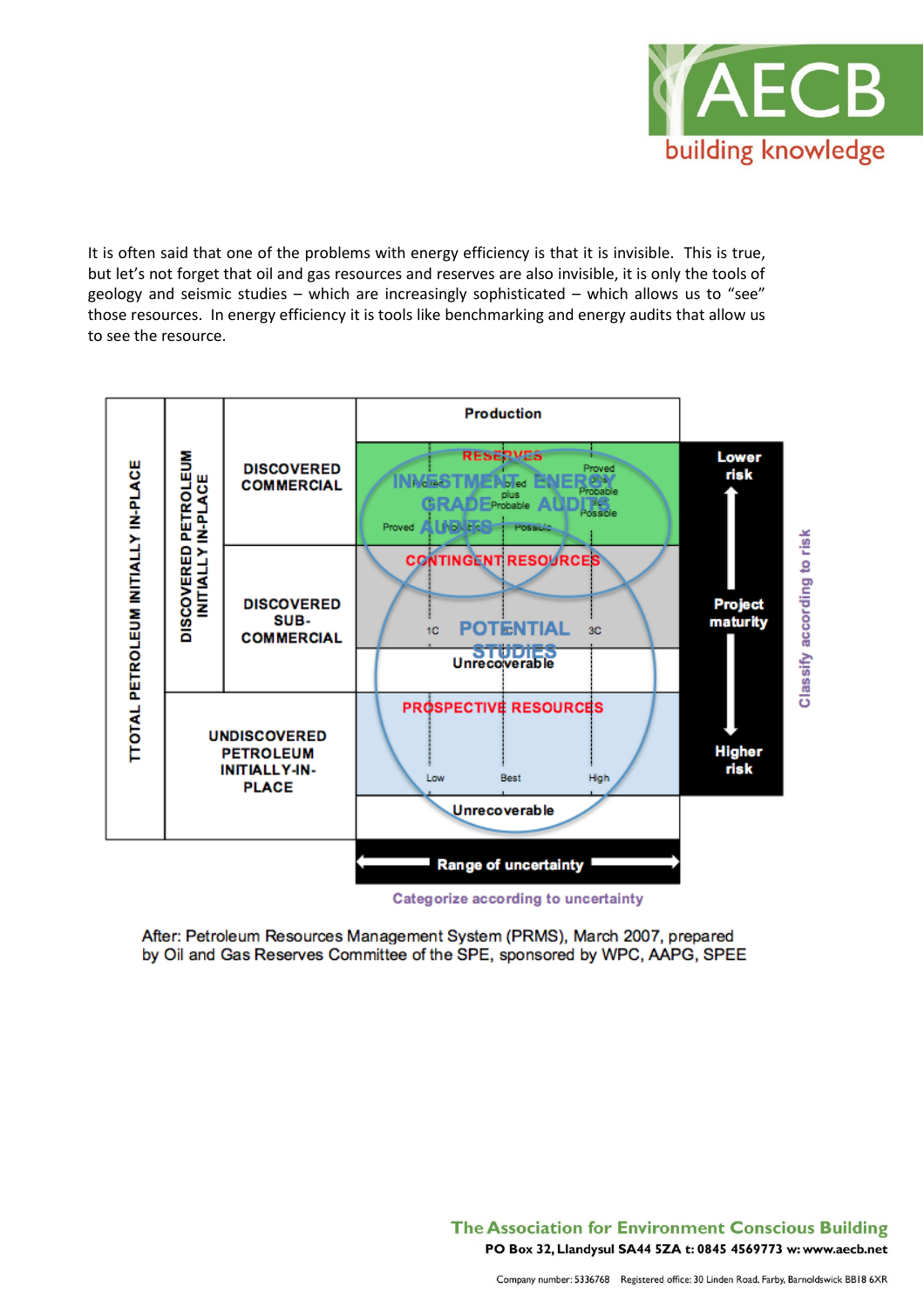

One of the differences between energy supplies and energy efficiency is that once the reserves are identified they don't usually sit around for many years without being developed. Compared to oil and gas the reserves are made up of many (millions of) individual small projects and implementation usually follows evaluation fairly quickly, unlike in oil and gas where projects can cost billions and take many years. On the other hand we know that there have been years of energy audits which identified economic projects which have not been implemented – energy audits are notorious for sitting on the book shelf (or these days on the hard drive). The projects identified in those audits are effectively energy reserves and contingent resources which are not valued. They have a high degree of uncertainty but they are there.

If you are an oil and gas company with control over reserves and even resources, these have a value against which you can raise money. This is how oil and gas E&P (exploration and production) companies raise money on markets like AiM (Alternative Investment Market) or TSX (Toronto Stock Exchange). Given that nearly every building has reserves of energy efficiency potential we need to think about mechanisms that value that potential, just like we value oil and gas fields before they are exploited.

The built environment is probably our biggest energy resource.

© Steven Fawkes (June 2015)